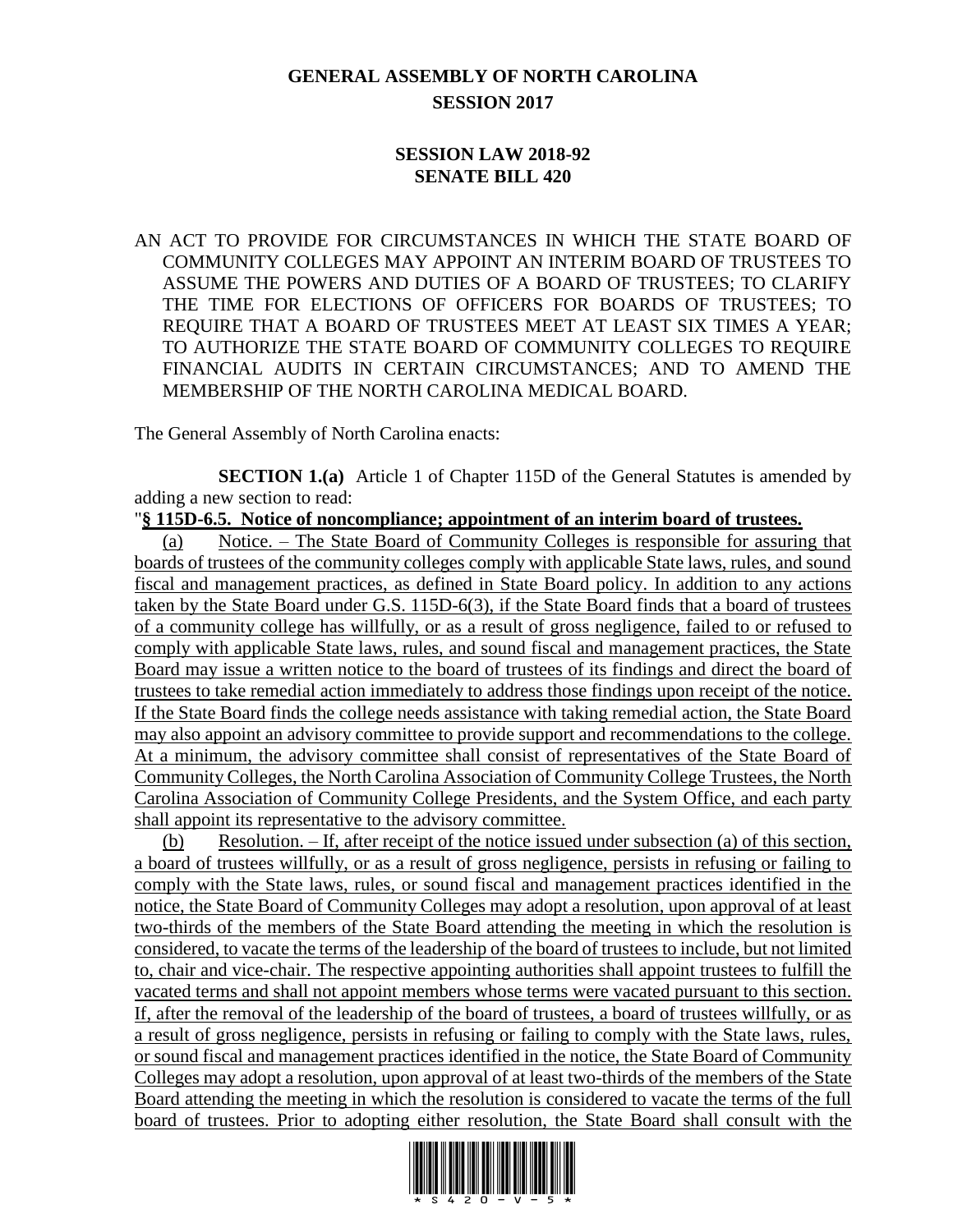appointing authorities of the board of trustees and representatives of the North Carolina Association of Community College Trustees and the North Carolina Association of Community College Presidents regarding the proposed resolution. The State Board shall only exercise this authority as an extraordinary remedy utilized in the most extreme circumstances and after all of the following remediation actions have been taken without correction of the identified problems:

- (1) The State Board has clearly delineated the failures to comply with applicable State laws, rules, or sound fiscal and management practices.
- (2) The advisory committee appointed consistent with subsection (a) of this section has met with the President of the college and the local board of trustees to discuss the problems in question and to assist the community college in question to resolve them.
- (3) The State Board has vacated the terms of the leadership of the board of trustees, but the identified problems continue to persist.
- (4) The State Board has issued a final warning providing the college with a deadline to resolve the identified problems.

(c) Interim Board Assumption of Powers and Duties. – The adoption of the resolution to remove the full board under this section shall have the effect of vacating the terms of all of the members serving on the board of trustees. Notwithstanding G.S. 115D-12, the State Board of Community Colleges shall appoint an interim five-member board of trustees for a period not to exceed 12 months with input from the advisory committee listed in subsection (a) of this section. To preserve local autonomy, the appointing authorities of the local administrative area of the community college under G.S. 115D-12 shall make recommendations to the State Board on the appointment of the members to the interim board of trustees. All appointees to the interim board of trustees shall be residents of the administrative area of the insititution for which they are selected or of counties contiguous thereto with the exception of members provided for in subsection (a) of G.S. 115D-12, Group Four. At the end of the period of service of the interim board of trustees, a board of trustees for the community college shall be appointed in accordance with G.S. 115D-12. Initial terms of members of the new board of trustees shall be staggered to align with the remainder of the vacated terms of the members of the board of trustees.

(d) Notice to the General Assembly. – Within 60 days of the adoption of the resolution to remove the full board under this section, the State Board shall report to the General Assembly in accordance with G.S. 120-29.5 on the adoption of the resolution, the interim board of trustees appointed by the State Board, and any legislative recommendations necessary in regard to the future governance of the community college.

(e) State Board Policy. – The State Board of Community Colleges shall adopt any policies necessary to implement the provisions of this section."

**SECTION 1.(b)** G.S. 115D-18 reads as rewritten:

## "**§ 115D-18. Organization of boards; meetings.**

At the first meeting after its selection, held on or after July 1, each board of trustees shall elect from its membership a chairman, chair, who shall preside at all board meetings, and a vice-chairman, vice-chair, who shall preside in the absence of the chairman.chair. The trustees shall also elect a secretary, who may be a trustee, to keep the minutes of all board meetings. All three officers of the board shall be elected for a period of one year but shall be eligible for reelection by the board.

Each board of trustees shall meet as often as may be necessary for the conduct of the business of the institution but shall meet at least once every three months.six times a year. Meetings may be called by the chairman chair of the board, a majority of the trustees, or the chief administrative officer of the institution."

**SECTION 1.(c)** G.S. 115D-58.16(a) reads as rewritten:

"(a) Each community college shall be subject to a financial audit a minimum of once every two years. Community colleges may use State funds to contract with the State Auditor or with a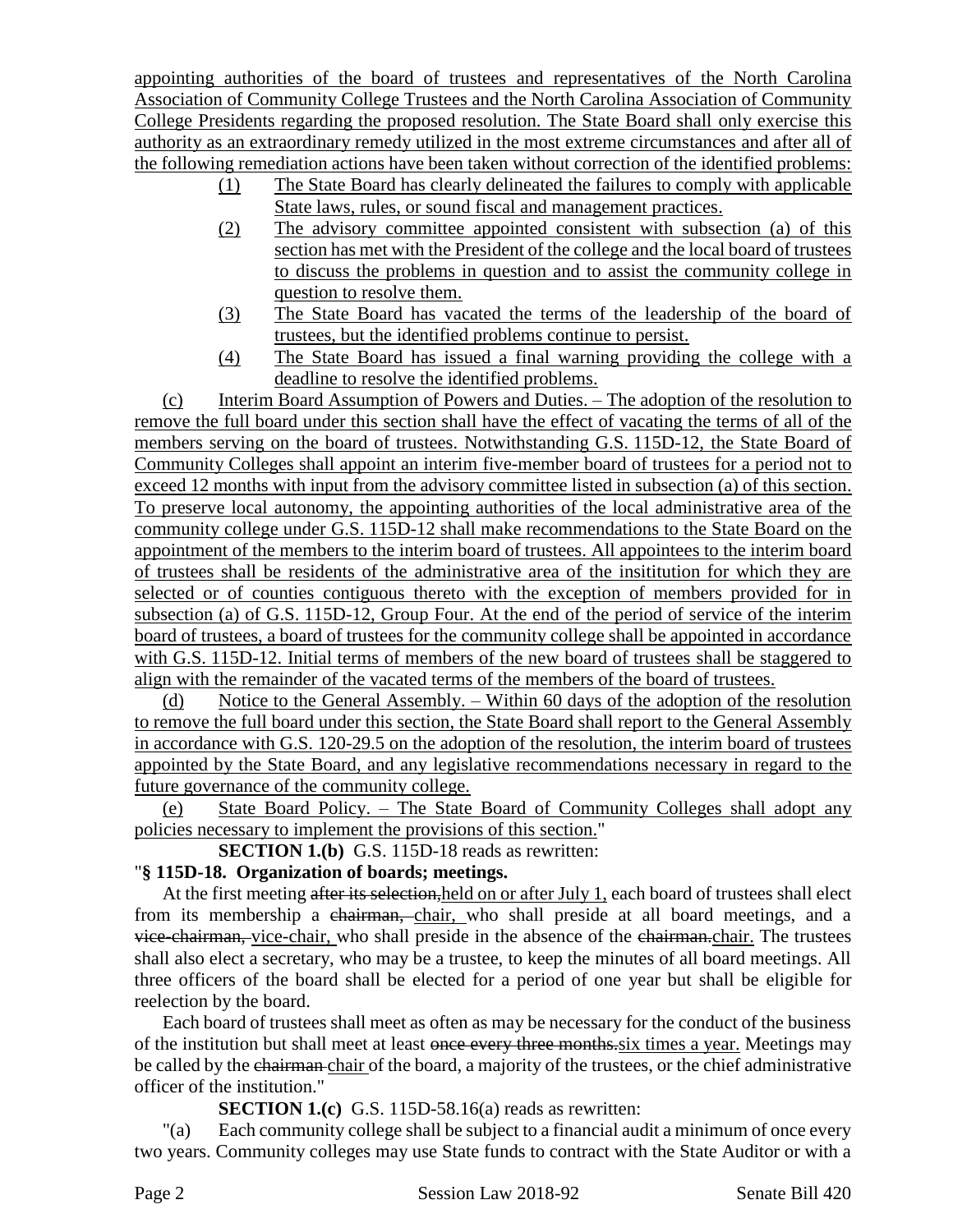certified public accountant to perform the audits. The colleges shall submit the results of the audits to the State Board of Community Colleges. The State Board of Community Colleges may require a community college to be audited annually after the community college has two consecutive financial audits with findings.

The State Board of Community Colleges shall ensure that all colleges are audited in accordance with this section."

**SECTION 2.(a)** G.S. 90-2(a) reads as rewritten:

"(a) There is established the North Carolina Medical Board to regulate the practice of medicine and surgery for the benefit and protection of the people of North Carolina. The Board shall consist of 13 members:

- (1) Seven Six of the members shall be duly licensed physicians recommended by the Review Panel and appointed by the Governor as set forth in G.S. 90-3.
- (2) Four Five members shall all be appointed by the Governor as follows:
	- a. One shall be a duly licensed physician who is a doctor of osteopathy or a full-time faculty member of one of the medical schools in North Carolina who utilizes integrative medicine in that person's clinical practice or a member of The Old North State Medical Society. This Board position shall not be subject to recommendations of the Review Panel pursuant to G.S. 90-3.
	- b. One shall be a public member, and this Board position shall not be subject to recommendation of the Review Panel pursuant to G.S. 90-3.
	- c. One shall be a physician assistant as defined in G.S. 90-18.1 as recommended by the Review Panel pursuant to G.S. 90-3.
	- d. One shall be a nurse practitioner as defined in G.S. 90-18.2 as recommended by the Review Panel pursuant to G.S. 90-3.
	- e. One shall be a duly licensed physician who is a doctor of osteopathy or a full-time faculty member of one of the medical schools in North Carolina who utilizes integrative medicine in that person's clinical practice, as recommended by the Review Panel pursuant to G.S. 90-3.
- (3) Two public members appointed by the General Assembly in accordance with G.S. 120-121, one upon recommendation of the Speaker of the House of Representatives and one upon the recommendation of the President Pro Tempore of the Senate."

**SECTION 2.(b)** This section becomes effective October 31, 2019, and applies to vacancies on the North Carolina Medical Board occurring on or after that date.